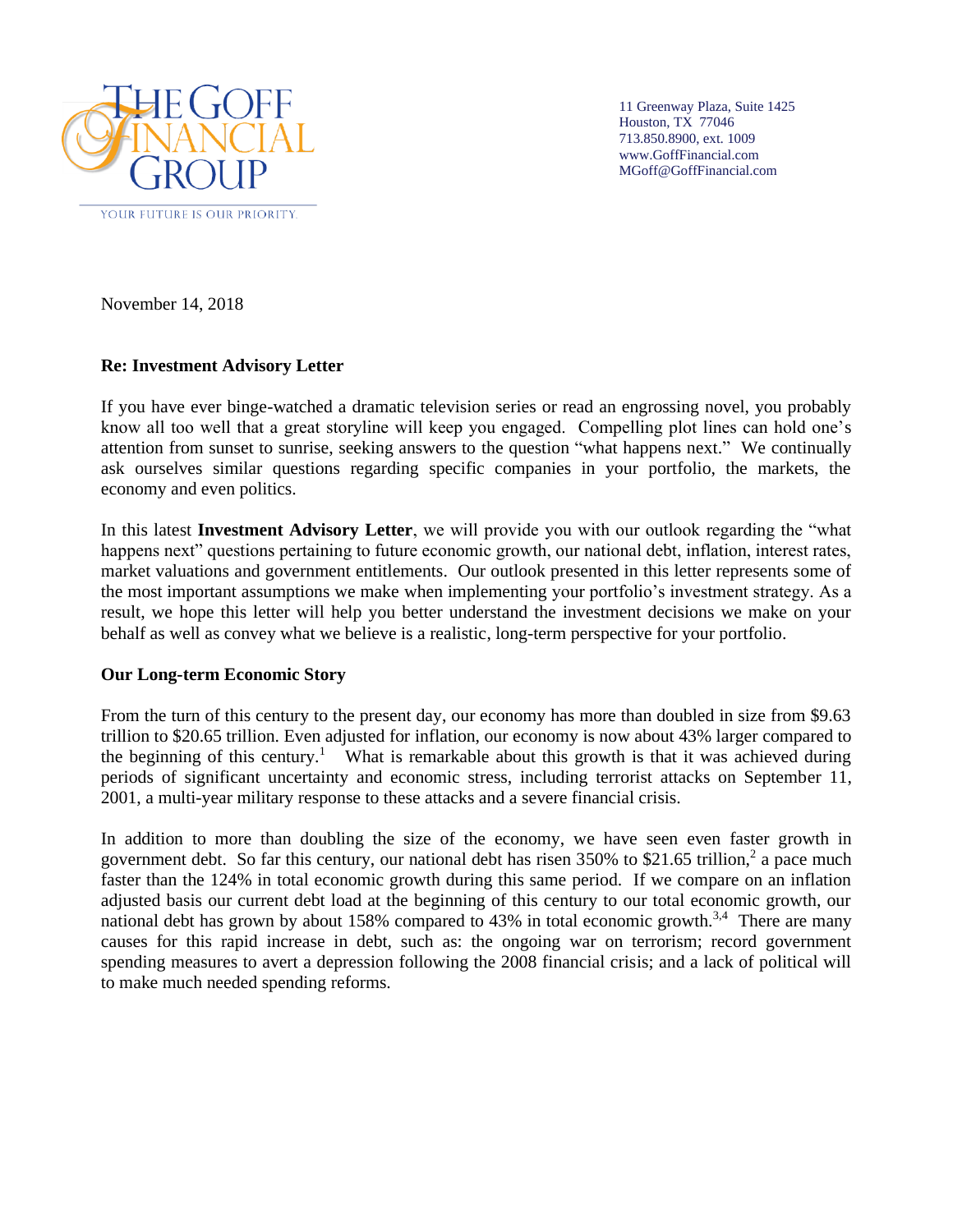

The rise in debt has not been limited to just the federal government. Corporations (excluding banks and other financial companies) have more than doubled their debt loads since the beginning of 2000 to approximately \$6.2 trillion today.<sup>5</sup> This figure pales in comparison to total mortgage and consumer debt of about \$19 trillion.<sup>6</sup> If we add corporate, consumer and mortgage debt to the \$21.65 trillion in federal debt and an additional \$3.85 trillion in local government debts,<sup>7</sup> the economy is currently carrying over \$50 trillion in debt (a figure which is over twice its size).

While total debt levels across the economy have increased, total loan servicing costs (the interest paid on our nation's debt) have so far been manageable, thanks in part to low interest rates and strong economic growth of over 3% per year.<sup>8</sup> Low interest rates have been made possible by low inflation rates of just over 2% a year on average since the beginning of 2000.<sup>9</sup> Low inflation is due in part to increasing productivity gains of about 2% per year since 2000 and to global competition.<sup>10</sup> The "what happens next" question is, will the economy slow or decline due to the increasing debt loads? In our view, the economic risk of higher debt levels will grow over time. However, these high debt levels do not present an immediate risk to the economy, especially in today's low interest rate environment.

## **Our Inflation Outlook**

Even with record low unemployment, our outlook for inflation remains subdued due in part to the following: low labor participation rates of about 62.9% compared to 67% in early  $2000$ ;<sup>11</sup> the trend towards more automation, which we believe will only accelerate in the years ahead; and global competition. In our view, the economy has plenty of "surplus" labor to keep wages and inflation in check. Increasing labor participation from 62.9% to 65%, for example, would be the equivalent of adding over 5 million U.S. citizens to the workforce who are currently not working but who are eligible to work. $^{12}$ 

While the economy has the labor supply, employers along with the federal and local governments should offer additional financial incentives and training to bring more citizens into the workforce. Our expectation is that with over 6.9 million job vacancies in the U.S.,  $^{13}$  we expect financial incentives and training opportunities to increase over time to fill many of these vacancies. This increased labor participation should in turn help curb inflationary trends, and thus help keep interest rates low.

# **A Tipping Point in Healthcare**

Despite our optimistic outlook for low core inflation, we expect continued high inflation rates in the healthcare sector. In our opinion, the primary causes for high inflation rates in this sector are due to a combination of these four factors: 1.) increased government spending; 2.) increasing demand for healthcare from an aging population; 3.) a lack of competition; and 4.) insufficient increases in supply to meet the growing demand for healthcare. [A recipe for higher inflation is more dollars chasing the same finite resources.] Without the political will to reduce government spending in healthcare and without the promotion of policies to increase competition, the hidden tax of inflation within healthcare is expected to persist at a rate far above core inflation. To quote the economist Milton Friedman, *"Inflation is one form of taxation that can be imposed without legislation."*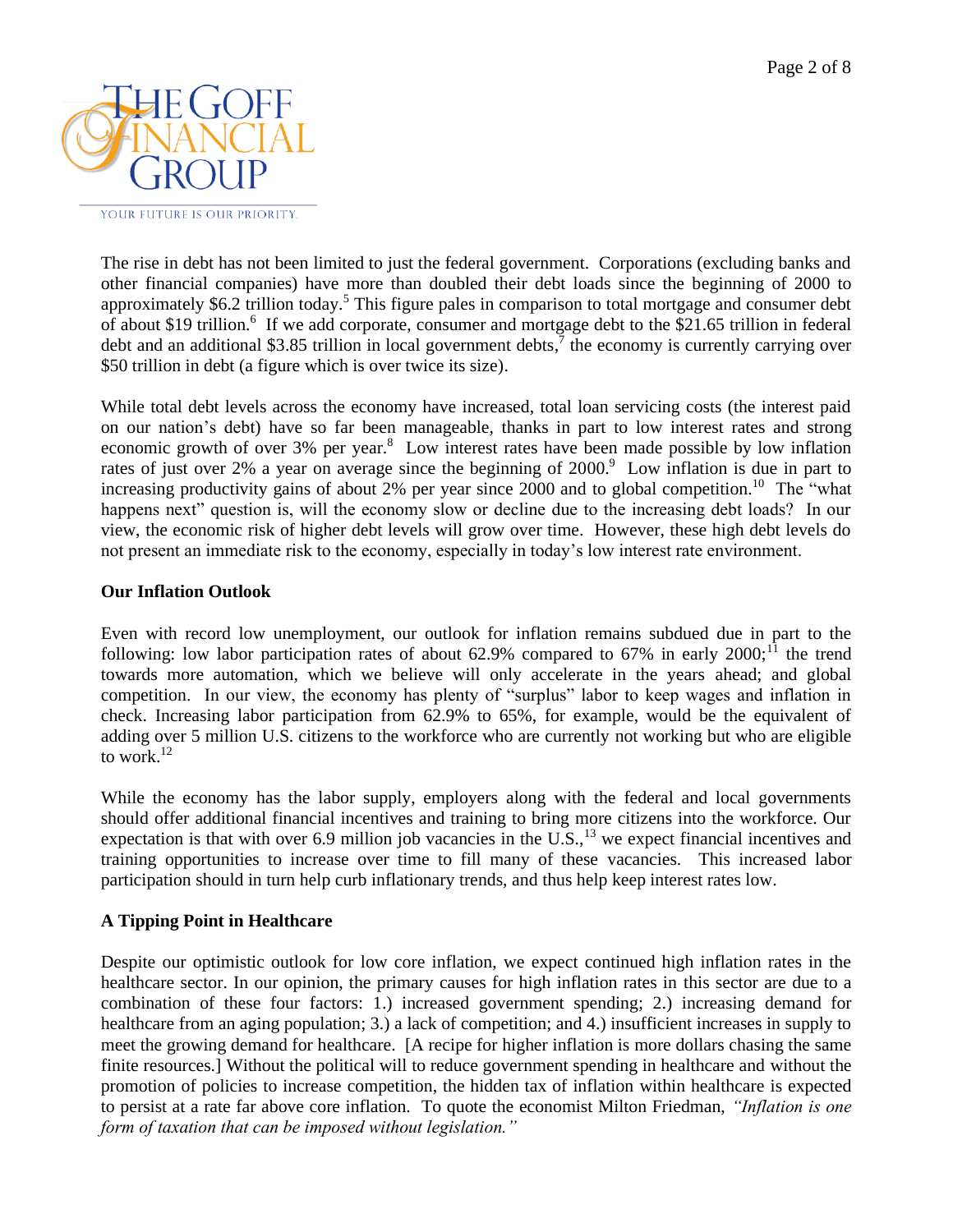

The growing economic divide between the top 10% of our population as measured by income compared to the remaining 90% helps fuel more populism, tribalism and socialism.<sup>14</sup> If you combine these societal trends with the increasing demand for healthcare from an aging population with historically low savings rates and the growing cost of healthcare (fueled in part by government spending), a "tipping point" may be reached in which our country rejects the current system. A possible outcome could be a worst-case scenario in which the government effectively assumes control of the healthcare sector through any number of measures, including a reduction of patent protections on drugs and medical devices; the requirement of a single payer system; and price controls. This is not an unthinkable scenario given the role governments play in healthcare in other modern economies.

The current healthcare system, which is a hybrid of capitalism and socialism, appears to be moving more towards socialism. In our view, over the next 10 to 15 years the probability of significant government intervention increases if this sector, which currently represents about 18% of economic activity (compared to just over 6% in 1970), grows to over 20% to 22% of economic activity.<sup>15</sup> As a result, there may come a time in which the political risks of investing in healthcare become too high, which could lead us to sharply reduce our healthcare exposure. At least at this time, we remain cautiously optimistic that our worst-case scenario is not a foregone conclusion, as other options exist to curb rampant healthcare spending. These options include efficiency gains from technology, modernizing the patent system, increased competition and entitlement cuts (discussed later in this letter).

#### **Our Outlook for Interest Rates**

While long-term rates as measured by the 10 Year U.S. Treasury Bond yield have risen from 2.34% to  $3.22\%$  over the last year,<sup>16</sup> interest rates remain at historically low levels. Even if rates were to move up quickly from 3.22% to above 4.0%, our outlook is for a continuing trend of falling long-term interest rates. Our expectation is that this trend, which began over 35 years ago, will continue due to:

- 1. Increasing demand for fixed income payments from the growing population of retirees buying government and corporate bonds;
- 2. Significant productivity gains from automation, which can help reduce inflation;
- 3. A pool of surplus labor that keeps inflation under control (as previously discussed);
- 4. The expectation that the U.S. dollar will continue to be the world's reserve currency; and
- 5. The continued "safe haven" status of our bond market for foreign investors (especially during periods of significant economic and political distress).

If this outlook proves correct, lower interest rates should continue to help support higher market valuations for stocks in the years ahead.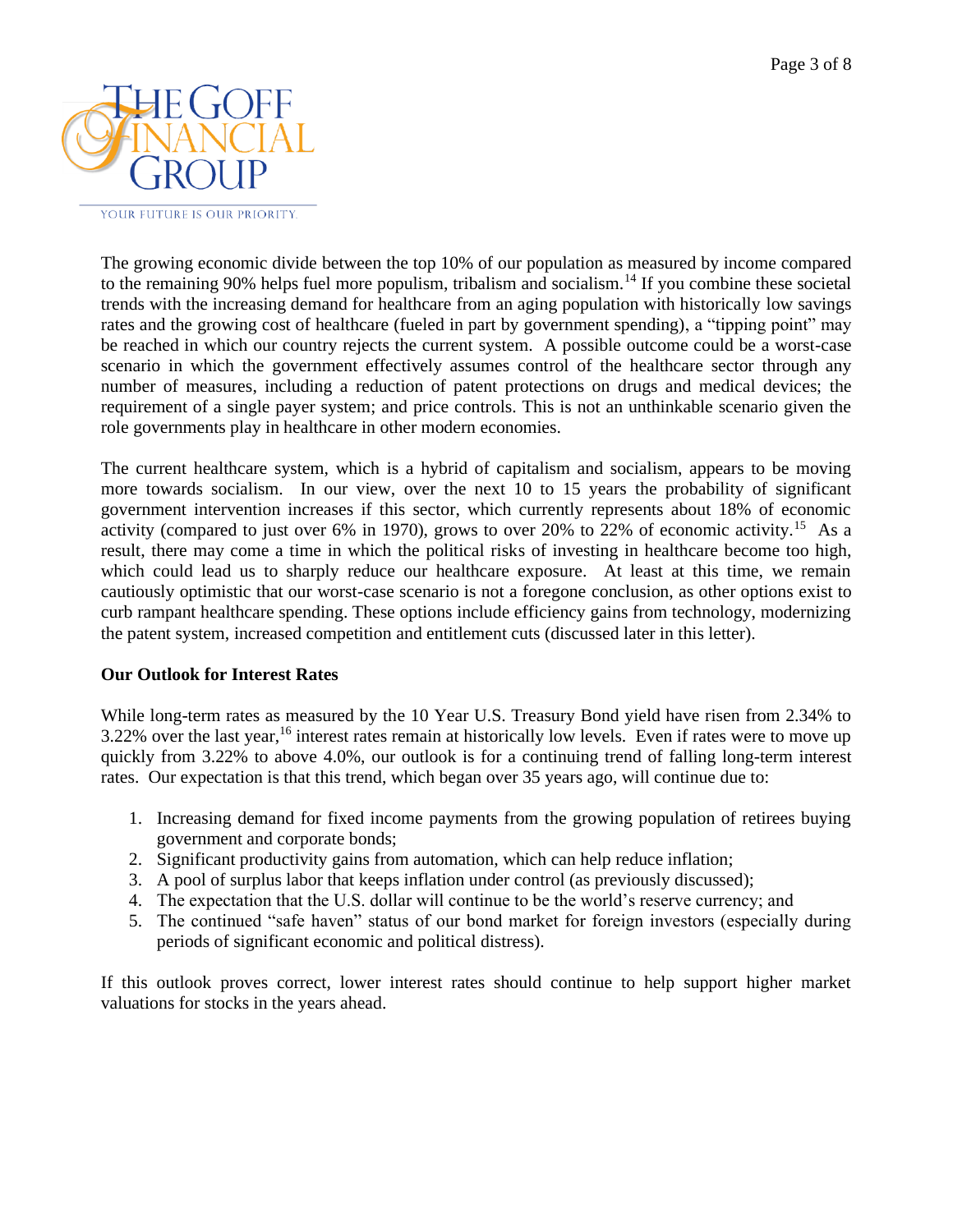

### **Our Market Outlook**

At least over the short-term, we expect trade tensions and economic rivalries between nations (such as the U.S. versus China) will continue to rise, most likely resulting in periods of increased market volatility. While we do not believe markets can be timed, significant market selloffs due to trading disputes or other causes could create long-term buying opportunities for your portfolio. This outlook is based on an expectation that globalism driven by capitalism will ultimately prevail over protectionism and populism. While a multi-year period of negative returns is always a possibility for equities, our current outlook for U.S. equity returns over the next 10 to 15 years remains positive and above core inflation. We do, however, expect returns for U.S. equities to be below the 8.9% average annual returns achieved over the previous 15 years.<sup>17,18</sup>

Our dampened market outlook of lower future returns is based partly on current market valuations. As U.S. stock prices have risen in value, future return potential has declined. Market valuations remain above historical averages as measured by <u>long-term</u> market ratios including the Shiller Price to Earnings Ratio (Shiller P/E Ratio) and the Market Cap to GDP Ratio. The Shiller P/E Ratio is currently at 31.5 compared to a historical average of  $16.9$ ,<sup>19</sup> and the Market Cap to GDP Ratio is currently at  $140.6\%$ (ratio figures between 75% and 90% are considered to be fairly valued by historical standards).<sup>20</sup> Shortterm market valuation ratios are also high by historical standards, including the market's current price to earnings ratio of  $22.7<sup>21</sup>$  [A price-to-earnings ratio of 22.7 indicates that investors today are willing to pay \$22.70 for \$1 of earnings compared to an historical average of \$15.73 for \$1 of earnings.]

Please note that none of the market ratios previously mentioned have any predictive value for future market gains or losses. These ratio averages also cover periods in which interest rates were significantly higher compared to today, as well as multiple recessions. Nevertheless, all three ratios indicate that returns may be much lower in the years ahead due to today's market valuations. At current levels, these ratios also indicate to us that many investors are still paying full prices, if not substantial premiums, for a majority of U.S. equities, especially for many high-flying growth stocks.

Similar to what we saw in the late 1990s, broad market index funds (e.g. an S&P 500 index fund) and ETF-only equity strategies may be particularly vulnerable to the risk of a broad, prolonged market selloff. Such strategies can involve broad market exposure, including an over-allocation to some of the most expensive stocks in the market. For example, 23% of the S&P 500 index is comprised of technology stocks, which is the heaviest allocation of the 11 sectors that make up this index. The second largest allocation is healthcare at 14.96%. These two sectors represent almost 40% of this market tracking index for large U.S. stocks. In addition, these two sectors represent some of the highest valuations at over 30 times earnings on average compared to 22.7 times earnings on average for the entire index.<sup>22,23</sup>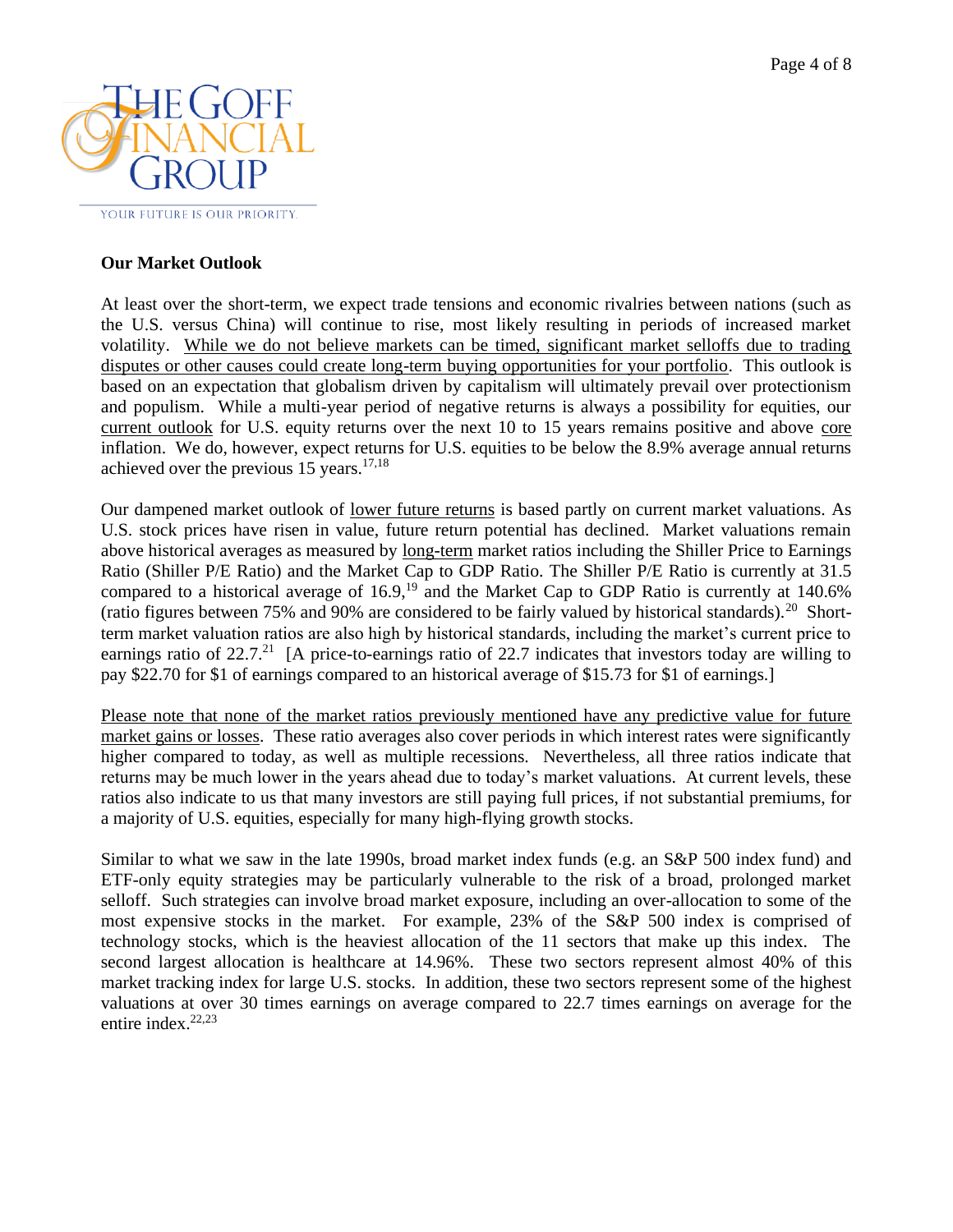

## **The Next Chapter**

As we turn to the next chapter in our economic story, we expect rising federal and local government debt levels will become the primary arc of our story within the next 10 years. If history is any guide, rising consumer and corporate debt levels will also eventually create some significant economic challenges.

While low interest rates have helped reduce the cost to our nation of racking up record levels of debt,<sup>24</sup> the cost of servicing this debt is expected to rise to over \$900 billion within the next 10 years. Since the government is expected to continue to borrow and spend more than it collects in taxes, the interest payments required to service our debt could eventually exceed what is currently spent each year on the military, Medicare and Social Security.<sup>25,26</sup> If left unchecked, rising debt levels could also result in debt payments that eventually "crowd out" much needed expenditures such as infrastructure spending. This financial scenario could lead to significant cuts in entitlement spending such as Medicare and Social Security. We believe the odds of such an outcome increase over time due to:

- 1. Current demographic trends driven primarily by an increasing number of baby boomers entering into their retirement years, thus increasing the demand for more entitlements;
- 2. Increased economic and military rivalries between nations, which could drive more military spending at the expense of future entitlements and infrastructure spending;
- 3. The increasing role of government spending in critical sectors of our economy including healthcare and education, which help drive a vicious cycle of more inflation within these sectors as well as more debt; and
- 4. Rising debt servicing costs.

While the trend towards higher debt levels continues to be a growing concern, debt servicing costs are currently manageable for an economy of our size that is growing at over 3% per year. As a result, unless the economy were to decline sharply and unexpectedly, we do not expect current debt levels to present significant near term challenges to the economy or equity markets. Additionally, we do not expect government debt levels to impede economic growth over the next 2 years, especially if new debt is used for much needed infrastructure spending, which could foster future economic growth.

Under the most extreme conditions, the ultimate power in our economic system is not the government, but our financial markets. When the financial markets dictate policy and outcomes (as they did in the 2008 financial crisis), the end result can be painful and unpopular legislative decisions that are bipartisan in nature and previously unimaginable. In addition, excessive debt burdens can lead to significant economic consequences including a severe economic contraction. In our view, the probability of this scenario increases over time given the economy's growing debt burden.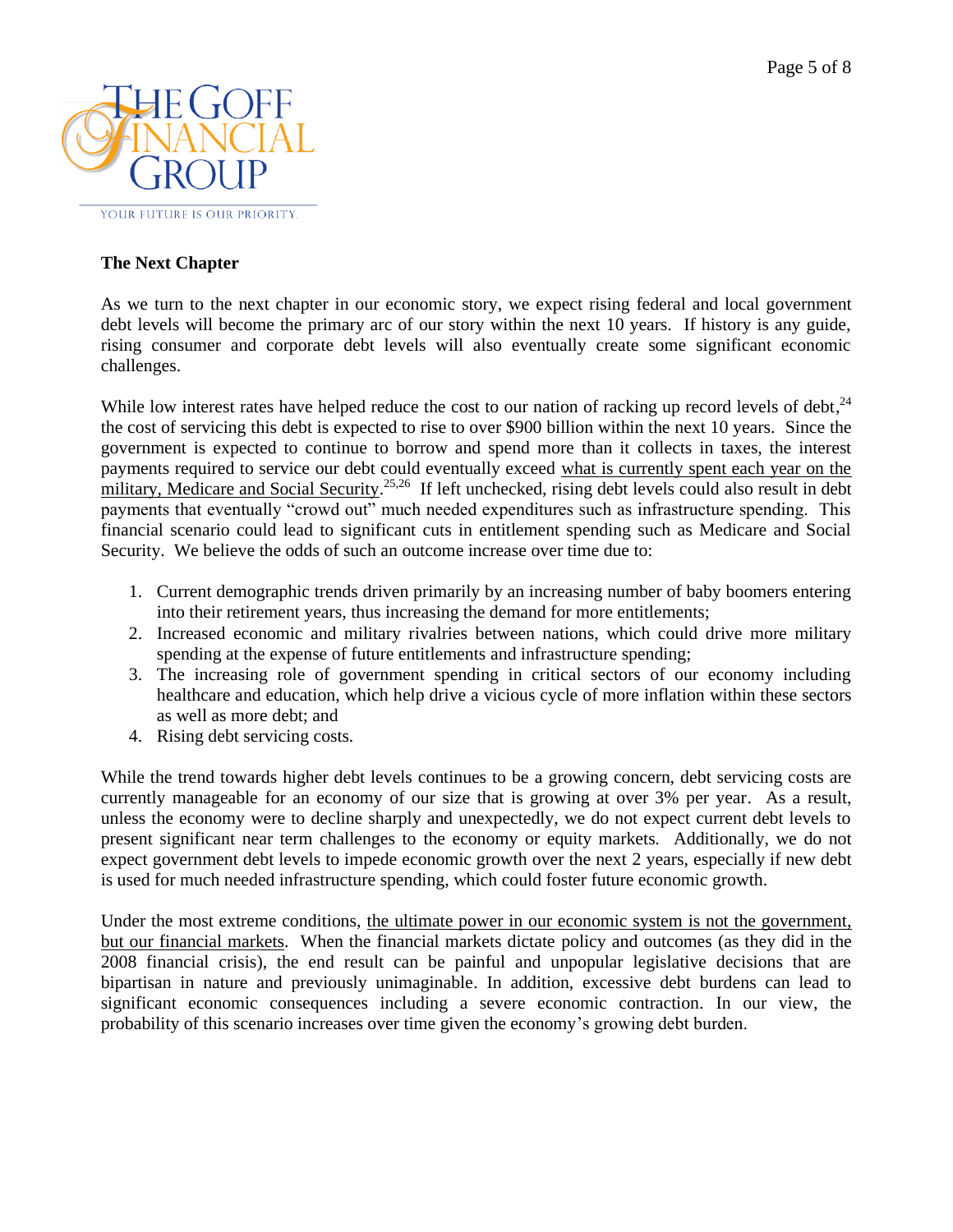

The cliffhanger in our economic story may be how the government ultimately responds to a period in which the market has either lost its appetite for buying more debt and/or the economy is in a period of decline due to excessive debt burdens. Faced with similar choices in the past, previous governments have succumbed to the temptation of printing more money to pay back debt, which can be highly inflationary. As the consequences of rampant money printing can be as dire as default, we expect future policy makers will heed the hard lessons of the past and not go down such a disastrous path. We do, however, expect higher tax rates and promises to be broken, especially those relating to Medicare and other government entitlements - the money is simply not there to keep these promises.

With over \$4 trillion in unfunded <u>local</u> government pension liabilities, we also expect promises to be broken at the local level as a growing number of local municipalities around the nation have insufficient funds to meet their growing pension obligations.<sup>27,28</sup> To quote Alexander Hamilton, "The contracts" *between a nation and individuals are only binding on the conscience of the sovereign, and have no pretensions to a compulsive force."*

[A few words of caution on real estate: If you own or are considering buying real estate in an area of the country with significantly underfunded pension plans for local government employees, please give careful consideration to property taxes. We would expect in most cases for property taxes to rise to help meet underfunded pensions. Higher property taxes could in turn: reduce the property's value; increase your holding cost each year; make the property harder to sell; and reduce your expected returns.]

#### **Summary**

For the fixed income buyer, higher interest rates are providing more attractive yield opportunities as compared to previous years. However, the previously discussed high equity market valuations create additional downside risk for the equity portion of your portfolio, especially if an unexpected event were to occur (e.g. a severe economic contraction). In addition, a period of rising long-term interest rates can make equities less attractive as bonds compete with equities for your investment dollars. In addition, rising interest rates can result in short-term losses for current bond holdings as prices typically decline in response to rising rates. As this price risk is most significant for long-term bonds, our current strategy emphasizes short to intermediate term bonds for the fixed income portion of your portfolio.

As long as we are long-term buyers of equities with sufficient funds held outside of the market to meet spending needs, we should welcome down markets. Such conditions can create buying opportunities, because we need the markets to sometimes "go on sale" in order to find good bargains. From a historical perspective, a period of flat to negative returns across the equity markets that lasts at least three to five years would not be unusual. As a result, maintaining sufficient exposure to other asset classes (such as fixed income) is a wise path forward, especially if you are already retired or within ten years of retirement.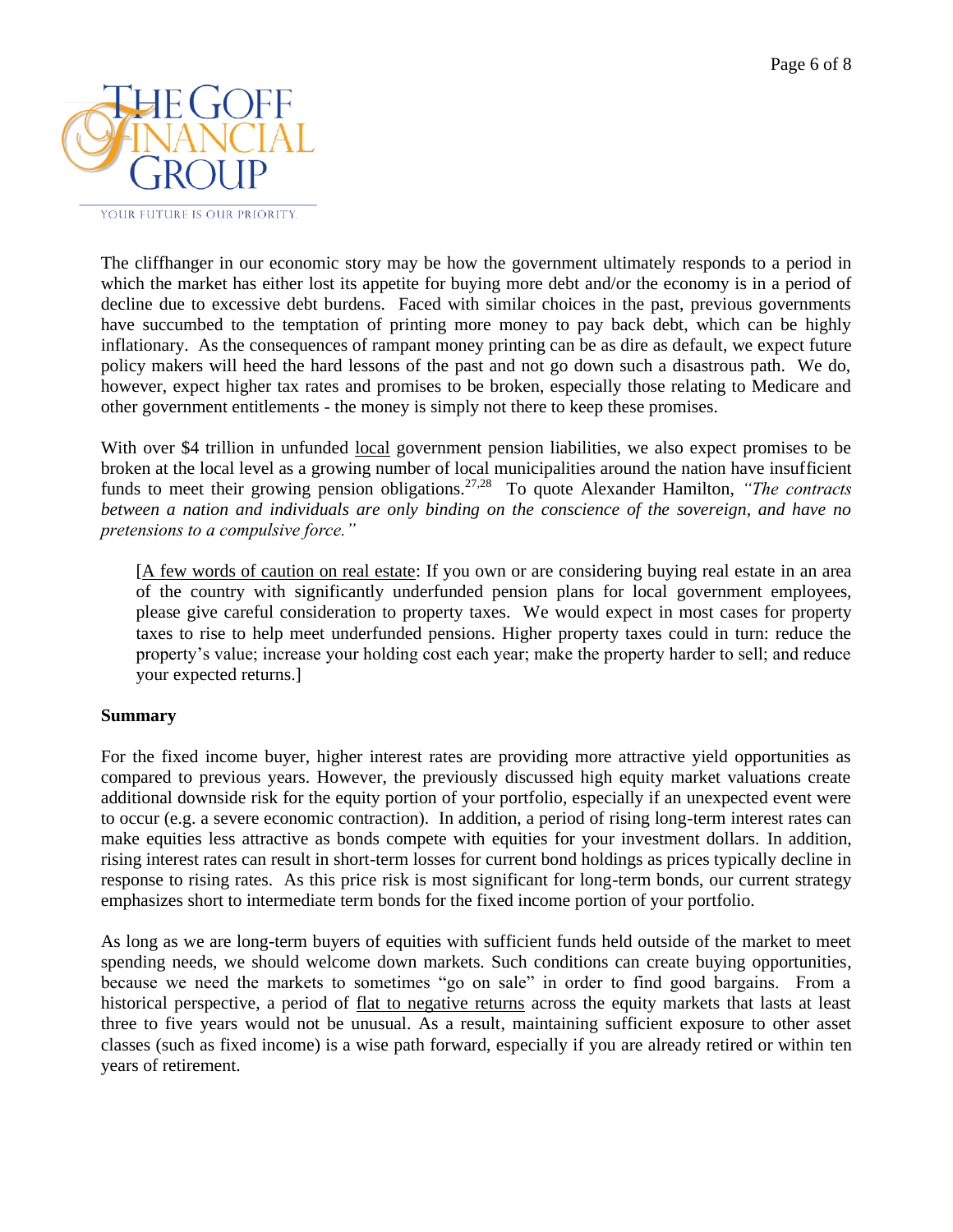

Since the future is always uncertain, we recommend you have at least 7 to 10 years of spending money held outside of the stock market. Similar to earthquakes occurring in nature, the timing, exact location and severity of market earthquakes are not predictable. As a result, it pays to plan ahead for the unexpected. To quote former British Prime Minister Winston Churchill, "*Let our advance worrying become advance thinking and planning."* In our view, most of the funds you may need for both expected and unexpected spending should be held in short to intermediate-term government and corporate bonds. If you need help determining how much to allocate to fixed income investments (based on your spending needs) or have any other questions or concerns, please don't hesitate to call us.

Like any great story, our economic story will always be full of subplots, plenty of drama and cliffhangers. We have seen in just a short period since the November 2016 election, the stock market reach new highs followed by sharp selloffs, record low unemployment combined with low labor participation rates, growing trade tensions, and increasing polarization and populism both here and abroad. As our story continues, the proverbial "what happens next" question will be: "Will the economy prosper, or is it on the verge of an economic contraction?" From the vantage point of the long-term investor, short-term performance should be of little relevance. Looking beyond the short-term however, we expect there will be periods of economic contraction and other challenges, some of which are selfinflicted (e.g. excessive debt levels and entitlements). Despite these challenges, we also expect the economy and our markets to overcome these challenges and prosper over the long-term.

Thank you very much for being our client. Your trust and confidence are truly appreciated.

Sincerely,

Matthew Goff Chief Investment Officer

P.S. As a friendly reminder, if you have any funds under our management that you plan on spending within the next two years, please call us. Depending upon what you are currently invested in and in which account, we may advise you to transfer these funds to a credit union or online bank that offers higher yields with little to no price risk or management fees. We always want to do what is in your best interest. Under certain market conditions, the best course of action may be to consider other options independent of our management. We are here to provide advice and support regarding these other options as needed.

cc Nick Lyons, Financial Advisor Rick Peterson, CIMA® , Financial Advisor